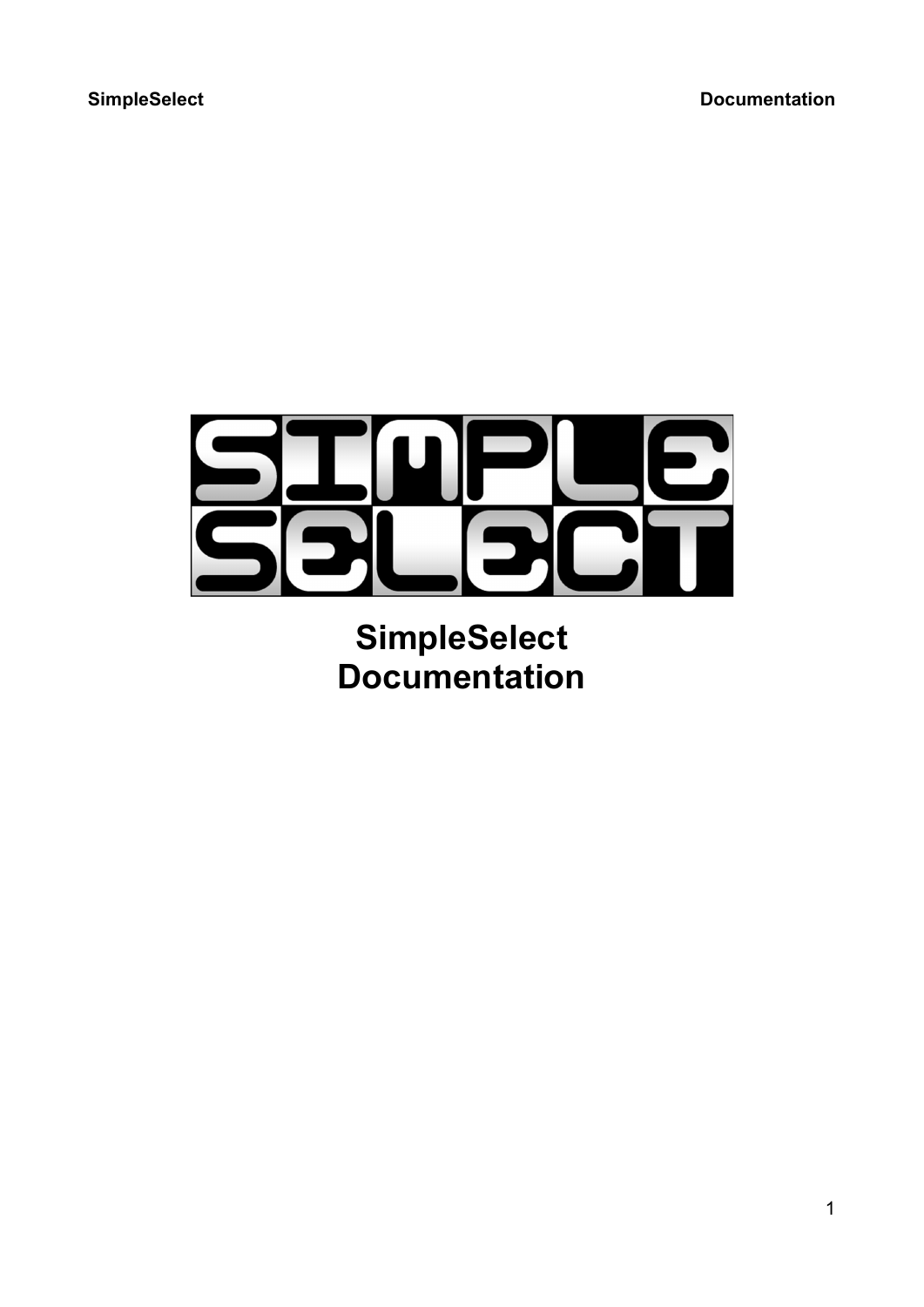# **Documentation**

# **SimpleSelect Contents**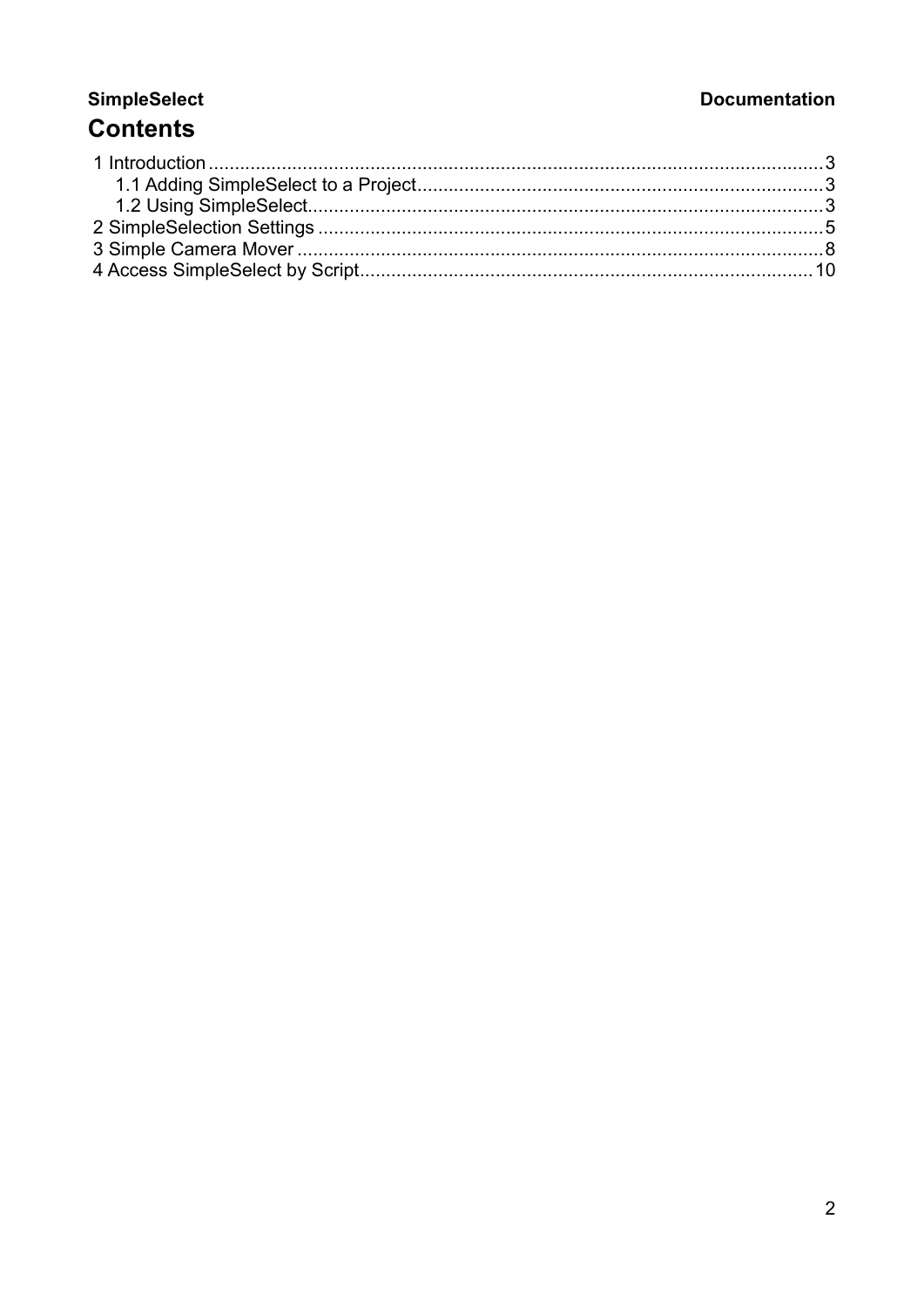# 1 Introduction

SimpleSelect is a simple to use object selection script package for the Unity Game Development Tool. It adds a powerful, fast and customizable selection tool to games created with Unity.

SimpleSelect is available in C# and supports mouse and touch input, spawning a selection cursor (prefab), single/multi unit selection, drag selection, etc.

SimpleSelect is compatible with Unity 5.4 and officially supports publishing to the Web Player, PC and Mac Standalone, Android and iOS platforms. Although it might run on other platforms (e.g. Xbox360, PlayStation 3, Wii), they are yet untested and not officially supported.

# 1.1 Adding SimpleSelect to a Project

To add SimpleSelect to a Unity project, you have to import the simpleSelect\_cs.unitypackage.

You can do this by using the Assets menu:

| File | Assets<br><b>GameObject</b><br>Edit          | Component  | <b>Terrain</b> | Window                      | Help                        |  |
|------|----------------------------------------------|------------|----------------|-----------------------------|-----------------------------|--|
|      | Create                                       | ▶          |                |                             |                             |  |
|      | Show in Explorer                             |            |                |                             |                             |  |
|      | Open                                         |            |                |                             |                             |  |
|      | <b>Delete</b>                                |            |                |                             |                             |  |
|      | Import New Asset                             |            |                |                             |                             |  |
|      | <b>Import Package</b>                        | ▶          |                | Custom Package              |                             |  |
|      | Export Package<br><b>Select Dependencies</b> |            |                | <b>Character Controller</b> | Glass Refraction (Pro Only) |  |
|      | Export compressed audio file                 |            |                |                             | Image Effects (Pro Only)    |  |
|      | <b>Refresh</b>                               | $Ctrl + R$ |                | <b>Light Cookies</b>        |                             |  |
|      | Reimport                                     |            |                | <b>Light Flares</b>         |                             |  |
|      |                                              |            |                |                             |                             |  |

Assets > Import Package > Custom Package...

Select the simpleSelect cs.unitypackage in the file manager and import it into your project. After Unity finished compiling the script files you can start using SimpleSelect.

# 1.2 Using SimpleSelect

Now that you have SimpleSelect imported into your project, all you have to do is add the SelectionStarter prefab to the first scene in your game (or the first scene you want to use SimpleSelect).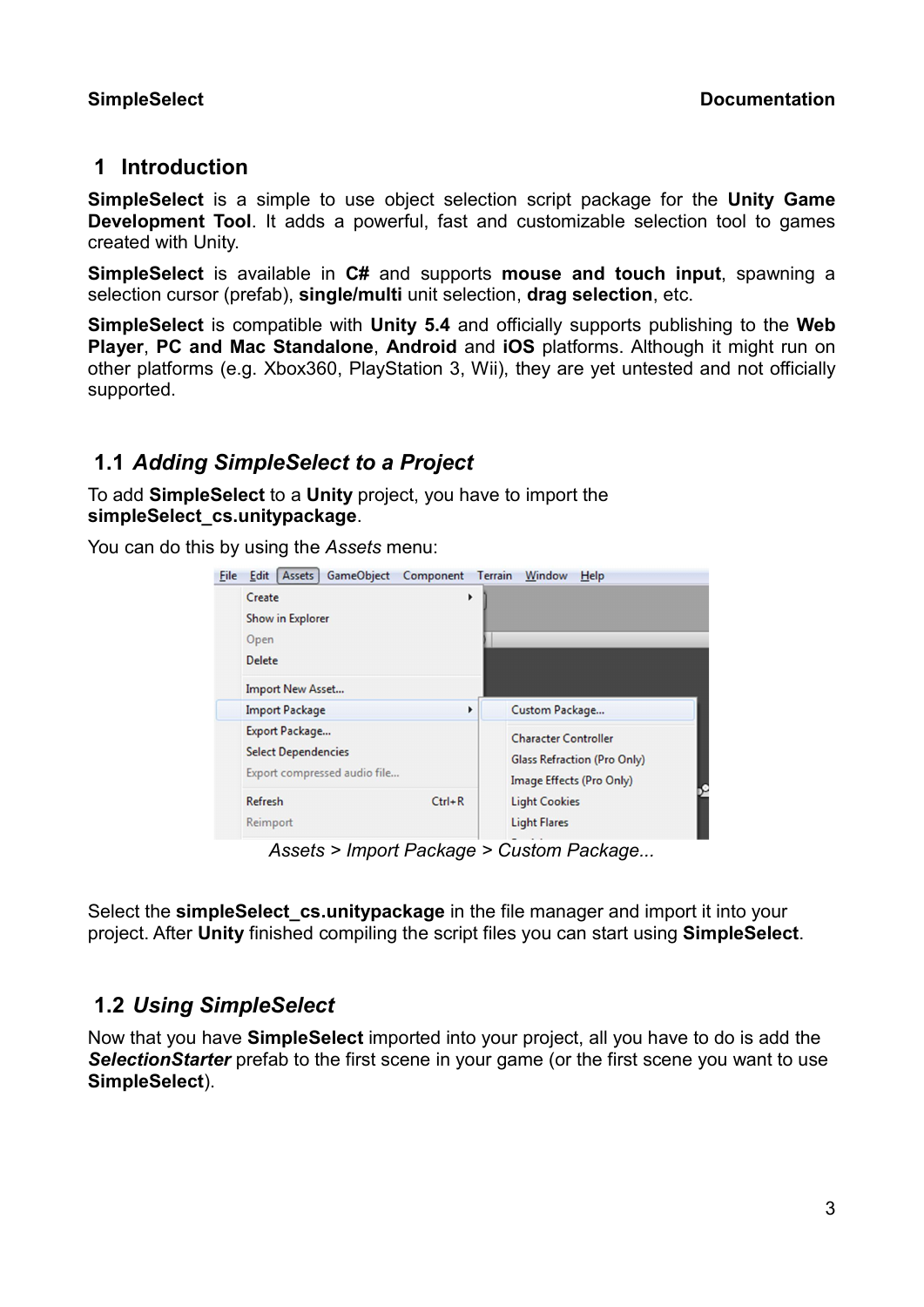

To add the prefab to your scene, simply drag it from the project view into the scene view. You can change various settings on the SelectionStarter prefab in your scene – read more about the settings in chapter 2.

If you want an object in your scene to be selectable, you need to add the Selectable component to it. To do this, select the object in the scene view or project hierarchy and add the component by using the Component menu:



Component > Simple Tools > Selectable

Your object also needs a **Collider** component attached (e.g. box collider, sphere collider, capsule collider, etc.) to support selection by clicking on the object (drag selection doesn't require a collider).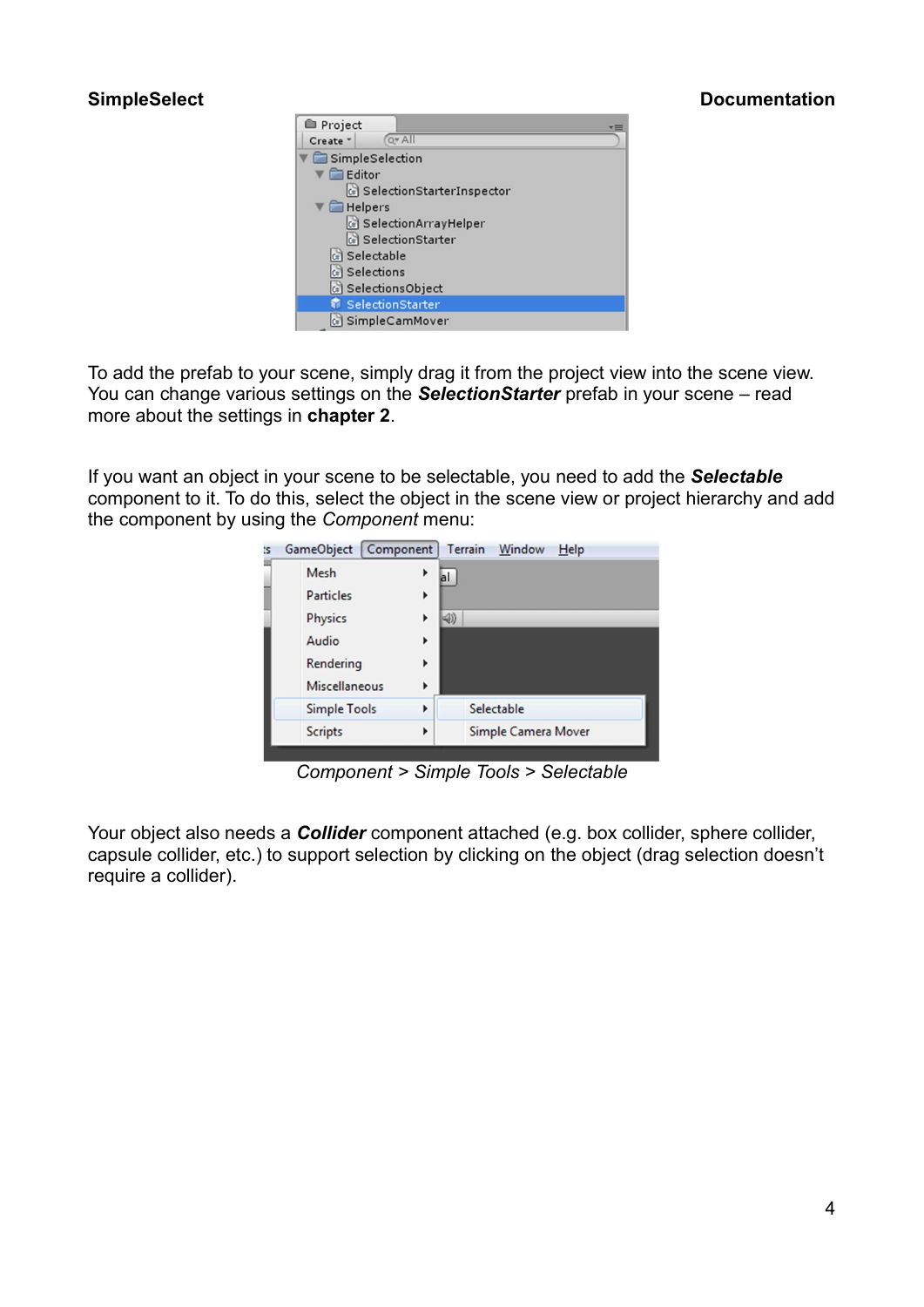# 2 SimpleSelection Settings

SimpleSelection enables you to customize settings to your needs. The settings are made at the Selection Starter prefab Inspector view in the scene you added it to.

# Selection prefab settings

You can use a prefab to mark selected objects in your scene. The prefab will automatically be spawned on your objects when they are selected, and destroyed when the selection is removed.

| <b>Selection prefab settings</b> | <b>Selection Starter (Script)</b> |       |         |
|----------------------------------|-----------------------------------|-------|---------|
| Selection prefab SelectionPrefab |                                   |       | $\odot$ |
| Prefab offset                    |                                   |       |         |
| X <sub>0</sub>                   | $Y$ 1.5                           | $Z$ 0 |         |

## Selection prefab

The prefab that will be used to mark selected objects. Drag a prefab (game object) from your project hierarchy onto the object field.

## Prefab offset

The offset the prefab spawns when added to the selected objects in the scene. E.g.  $Y=3$ will spawn the object 3 world units above the selected object.

#### Use Pooling

The prefab instances will be pooled, i.e. they'll be disabled instead of destroyed and reused instead of spawning a new instance.

## Multi selection settings

You can use multi selection and define the key that needs to be held down for multi selection. Multi selection allows selecting multiple objects by clicking on them (or dragging a selection box over them) and toggle selected objects.

| <b>Multi selection settings</b> |            |  |
|---------------------------------|------------|--|
| Auto multi selec D              |            |  |
| Multi key                       | left shift |  |
| Is button                       |            |  |

## Auto multi selection

Multi selection is automatically enabled, you don't need to hold down a key.

## Multi key

The key used to enable multi selection.

#### Is button

The multi key specifies the name of a Unity input axis. If not selected, the multi key will be treated as key (e.g. 's', 'left shift', …).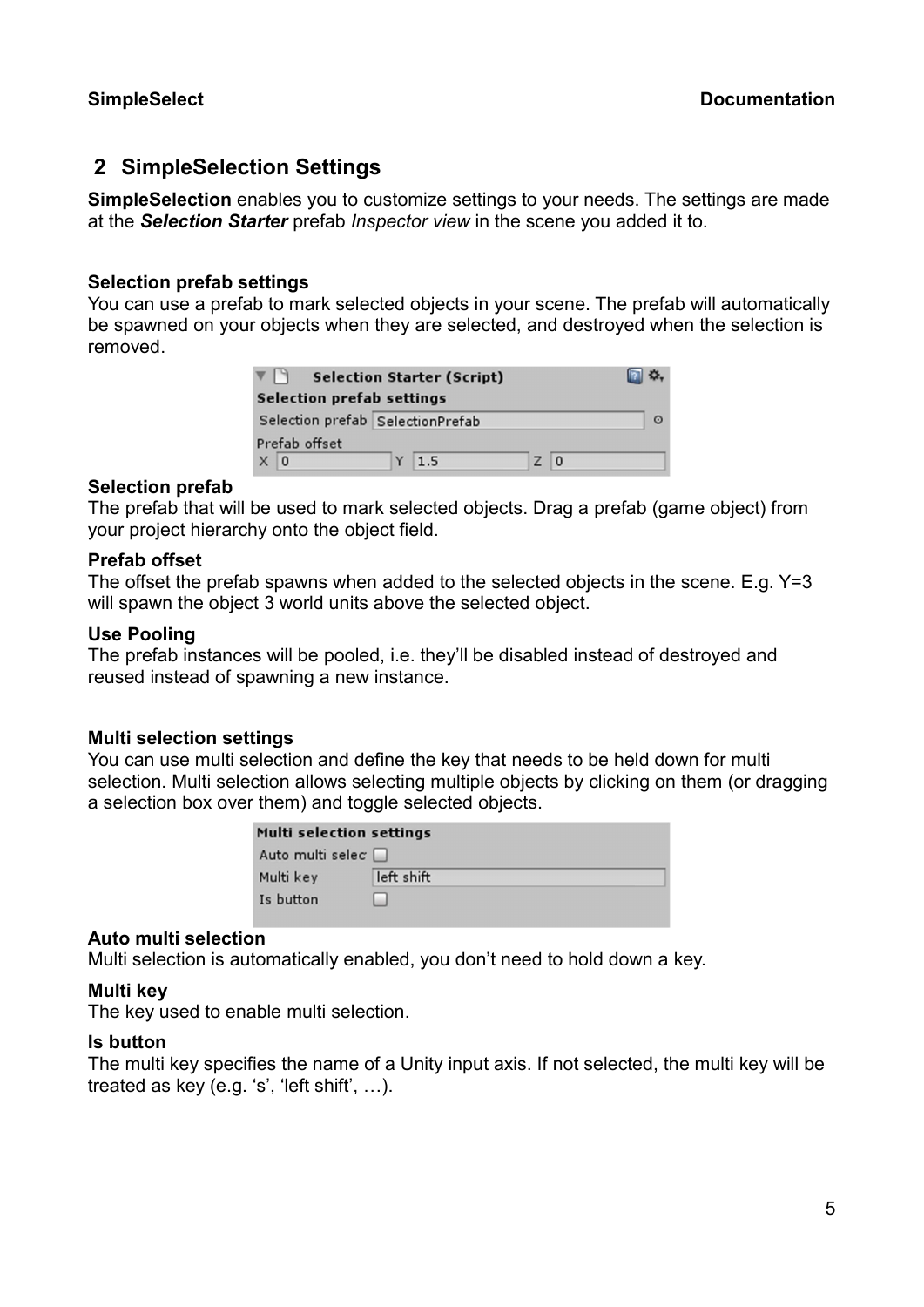#### Mouse/touch settings

#### SimpleSelect Documentation

Set how to control selections here.

| Mouse/touch settings |   |
|----------------------|---|
| Mouse button         | 0 |
| Touch count          |   |

#### Mouse button

The mouse button used for clicking/dragging. Use 0 for left mouse button, 1 for right mouse button, 2 for middle mouse button.

#### Touch count

The number of fingers (touches) used for clicking/dragging. Use 1 for one finger, 2 for two fingers, etc.

## Drag selection settings

Drag selection enables you to drag the mouse in the game and select objects with a selection box.

| <b>Drag selection settings</b> |   | <b>Drag selection settings</b> |                     |
|--------------------------------|---|--------------------------------|---------------------|
| Use drag                       | M | Use drag                       | M                   |
| Min. drag distan 1             |   | Min. drag distan 1             |                     |
| Immediate sele $\Box$          |   | Immediate sele(                |                     |
| Use color                      | V | Use color                      |                     |
| Color                          | R | Texture                        | None<br>(Texture2D) |
|                                |   |                                |                     |
|                                |   |                                | Select              |

## Use drag

Drag selection is enabled.

#### Minimum drag distance

The minimum distance the mouse/touch has to move to be recognized as a drag.

#### Immediate select

The objects in the selection box will be selected immediately. If not selected, the objects will be selected once the mouse/touch was released.

#### Use color

A color is used for the selection box. If not selected, a texture will be used.

#### Color

The color to be used for the selection box.

#### **Texture**

The texture to be used for the selection box. Drag a texture from the project hierarchy onto the texture field.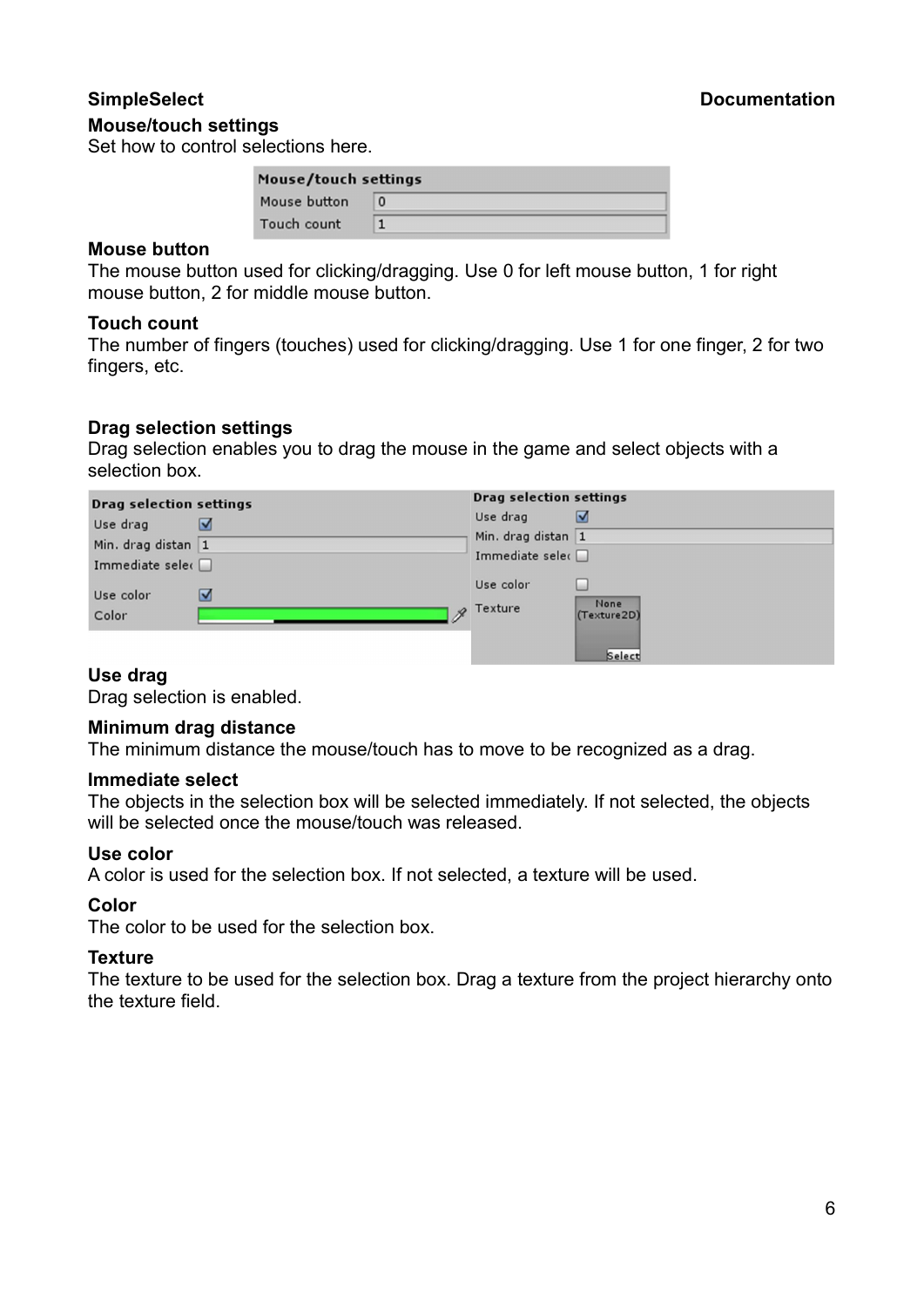# Raycast settings

SimpleSelect uses a raycast to select objects by clicking/touching. If you need special settings for raycasting, you can set them here.

| Raycast settings           |         |  |
|----------------------------|---------|--|
| Use own setting: $\sqrt{}$ |         |  |
| Ray distance               | 100     |  |
| Layer mask                 | Default |  |

## Use own settings

Use your own raycast settings. If not selected, a simple raycast without distance is used and will collide with all layers.

## Ray distance

The distance the raycast uses. If nothing is hit within this distance, the ray stops.

# Layer mask

The layer mask used for raycasting. Select the layer you want the raycast to collide with.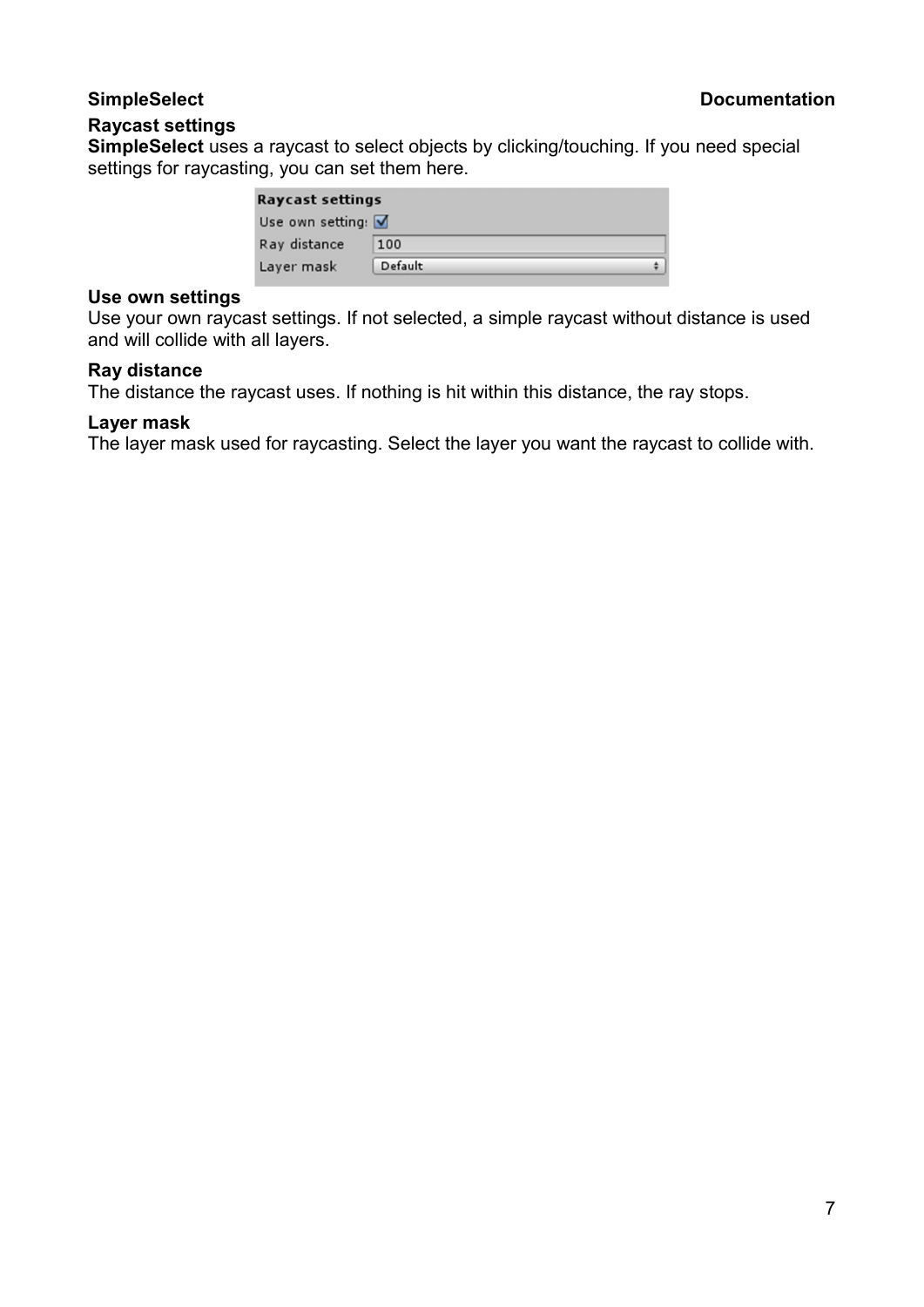# 3 Simple Camera Mover

SimpleSelect also includes a camera control script for mouse and touch input. It's designed for top-down view and enables you to move the camera by either moving the mouse to one of the borders or by dragging the view around using touch.

The Simple Camera Mover also enables you to set a limit for the camera movement along the X and Z axis.

You can use the Simple Camera Mover by adding it to the camera in your scene with the Component menu:



Component > Simple Tools > Simple Camera Mover

## Mouse control settings

Settings for controlling the camera by mouse. The camera will move into the direction you move the mouse near the border.

|                        | ▼ Simple Camera Mover (Script) |  |
|------------------------|--------------------------------|--|
| Mouse control settings |                                |  |
| Use mouse bord V       |                                |  |
| Border distance        | 100                            |  |
| Move speed             | 20                             |  |

## Use mouse border

Mouse control is enabled.

## Border distance

The distance to the screen borders which will start the camera move. The move will start slow and be at full speed when the mouse is at the border of the screen.

#### Move speed

The full move speed (per second).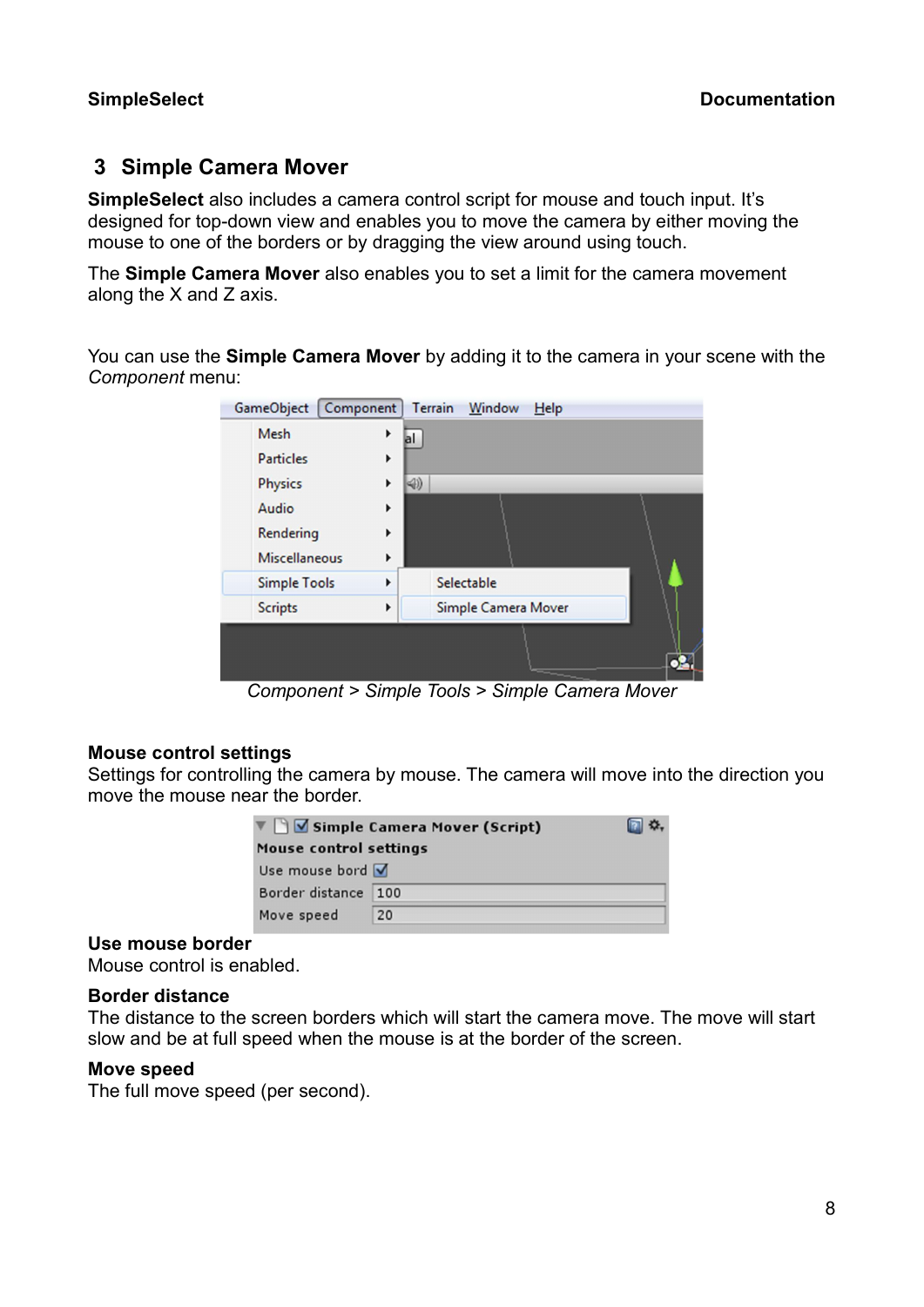## Touch control settings

Settings for controlling the camera by touch. The camera will move when you drag the scene around by moving the touch.

| <b>Touch control settings</b> |                |
|-------------------------------|----------------|
| Use touch                     |                |
| Touch count                   | $\overline{2}$ |
| Invert X                      |                |
| Invert Z                      |                |
| Move speed                    | $\overline{2}$ |

# Use touch

Touch control is enabled.

# Touch count

The number of fingers (touches) used to trigger touch control.

# Invert X

The movement along the X axis will be inverted.

# Invert Z

The movement along the Z axis will be inverted.

## Move speed

The speed the touch will move the camera at.

# Area limit settings

You can set the camera to stop moving into a direction once a certain position is reached.

| Area limit settings |          |
|---------------------|----------|
| Limit area          |          |
| X min/max           |          |
| X<br>$-100$         | Y<br>100 |
| Z min/max           |          |
| $\times$<br>$-100$  | Y<br>100 |

## Limit area

The camera will stop at the set limits.

## X min/max

The minimum and maximum position along the X axis of the scene. X defines the minimum, Y the maximum.

## Z min/max

The minimum and maximum position along the Z axis of the scene. X defines the minimum, Y the maximum.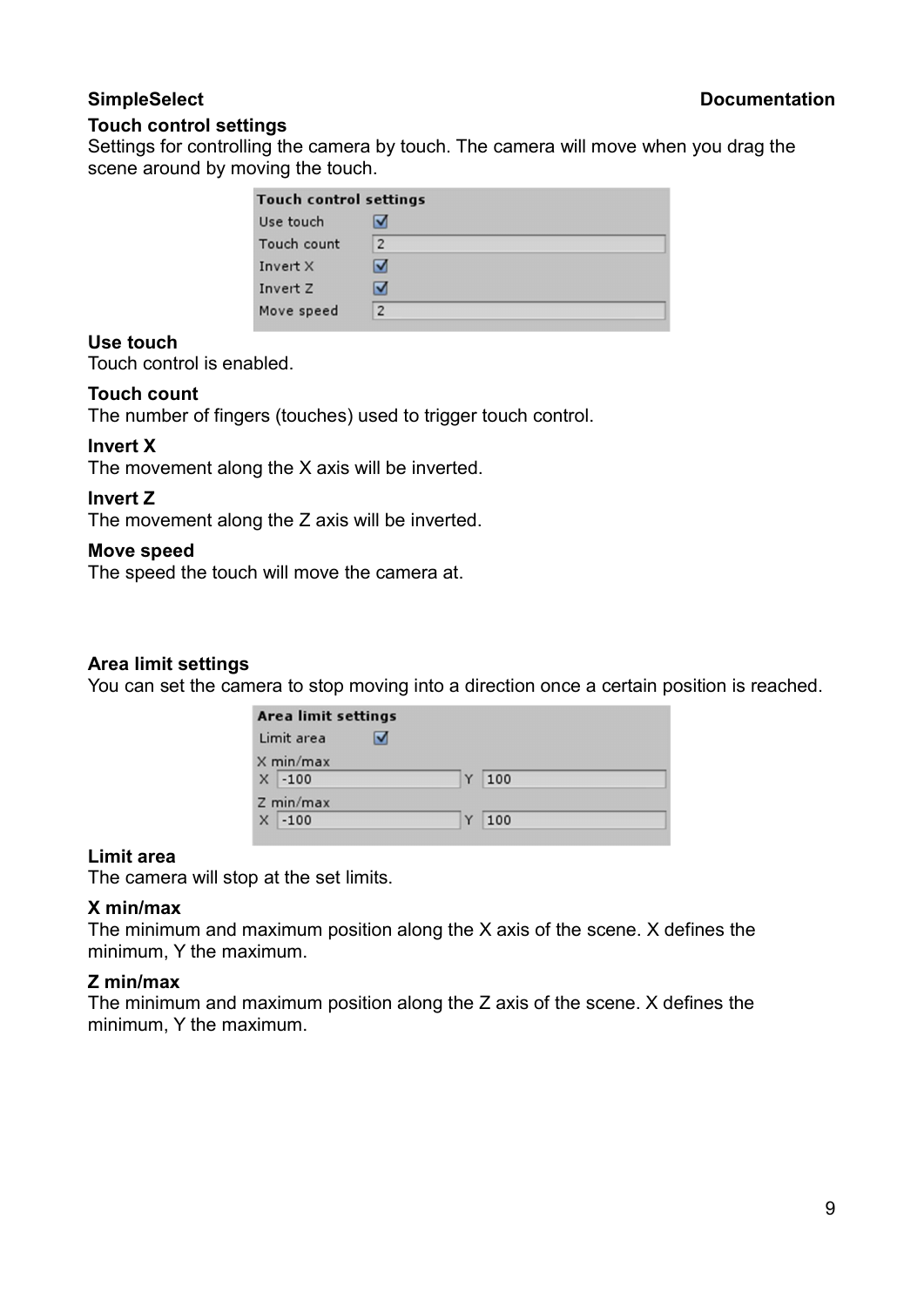# 4 Access SimpleSelect by Script

SimpleSelect only handles selection of objects, but it doesn't do anything on its own with them – to make use of it, you need to be able to access the selected objects by script.

This is done by using the **Selections** class – it offers static functions to access selected objects easily.

Since all source code of **SimpleSelect** is in the **SimpleSelect** namespace, you need to include the namespace in your code by putting this at the top of your scripts:

# using SimpleSelect;

# Selections.GetAllSceneSelectables()

Returns an array of all **Selectable** components in the scene.

# Selections.GetAllSceneSelectables(ref List<Selectable> list)

Adds all **Selectable** components in the scene to the list.

# Selections.GetAllSceneObjects()

Returns an array of all GameObjects with a Selectable component attached.

# Selections.GetAllSceneObjects(ref List<GameObject> list)

Adds all selectable **GameObjects** in the scene to the list.

# Selections.GetAllSceneTransforms()

Returns an array of all Transforms with a Selectable component attached.

# Selections.GetAllSceneTransforms(ref List<Transform> list)

Adds all selectable **Transforms** in the scene to the list.

# Selections.GetSelectableCount()

Returns an integer number representing the number of Selectable components in the scene.

## Selections.ClearSelection()

All selections are removed. No selectable object is selected any more.

## Selections.GetSelected()

Returns an array of all currently selected Selectable components.